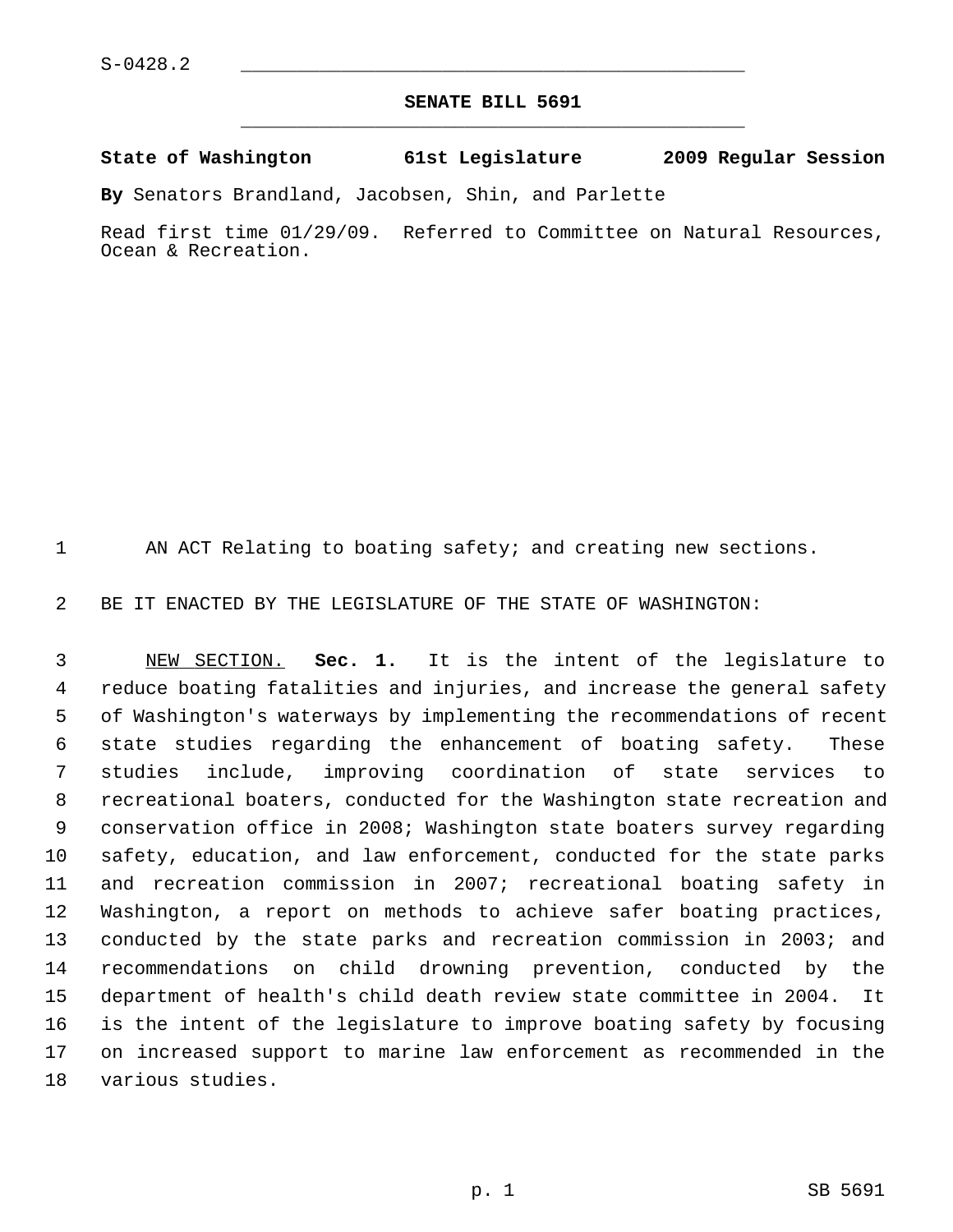1 NEW SECTION. **Sec. 2.** (1) Within existing funds, the state parks 2 and recreation commission shall develop a plan to implement the 3 following recommendations regarding boating safety and marine law 4 enforcement:

5 (a) Increase state and local law enforcement presence on waterways;

 6 (b) Enhance standardized and specialized training for marine law 7 enforcement regarding boating safety laws and boating accident 8 investigation;

 9 (c) Increase training opportunities for state and local law 10 enforcement marine program personnel;

11 (d) Increase enforcement of boating laws, including enforcement 12 against alcohol and drug-related boating;

13 (e) Increase the provision of on-site safety information and 14 practical education to boaters;

15 (f) Designate the department of fish and wildlife as a boating 16 safety program;

17 (g) Maximize existing funding sources for the purpose of expanding 18 law enforcement on-the-water activities including patrols and 19 enforcement, prevention activities, education activities, and search 20 and rescue;

21 (h) Enhance state and local law enforcement's capabilities to 22 conduct safety and equipment checks and courtesy inspections at boat 23 access sites;

24 (i) Review data sharing or other technology issues that impact law 25 enforcement ability to enforce boating laws and increase boating 26 safety.

27 (2) The plan shall include provisions for the funding provided to 28 the state from the recreational boating safety grant program 29 administered through the United States coast guard to be allocated on 30 the following basis: Twenty percent to the state parks and recreation 31 commission and eighty percent to approved boating safety programs.

32 (3) The plan shall include timelines for implementation of the 33 recommendations. If any of the recommendations require legislative 34 action, those recommendations will be noted in the plan and 35 subsequently reported to the governor and the legislature.

36 (4) The state parks and recreation commission shall provide a copy 37 of the plan and a report detailing the status of recommendations